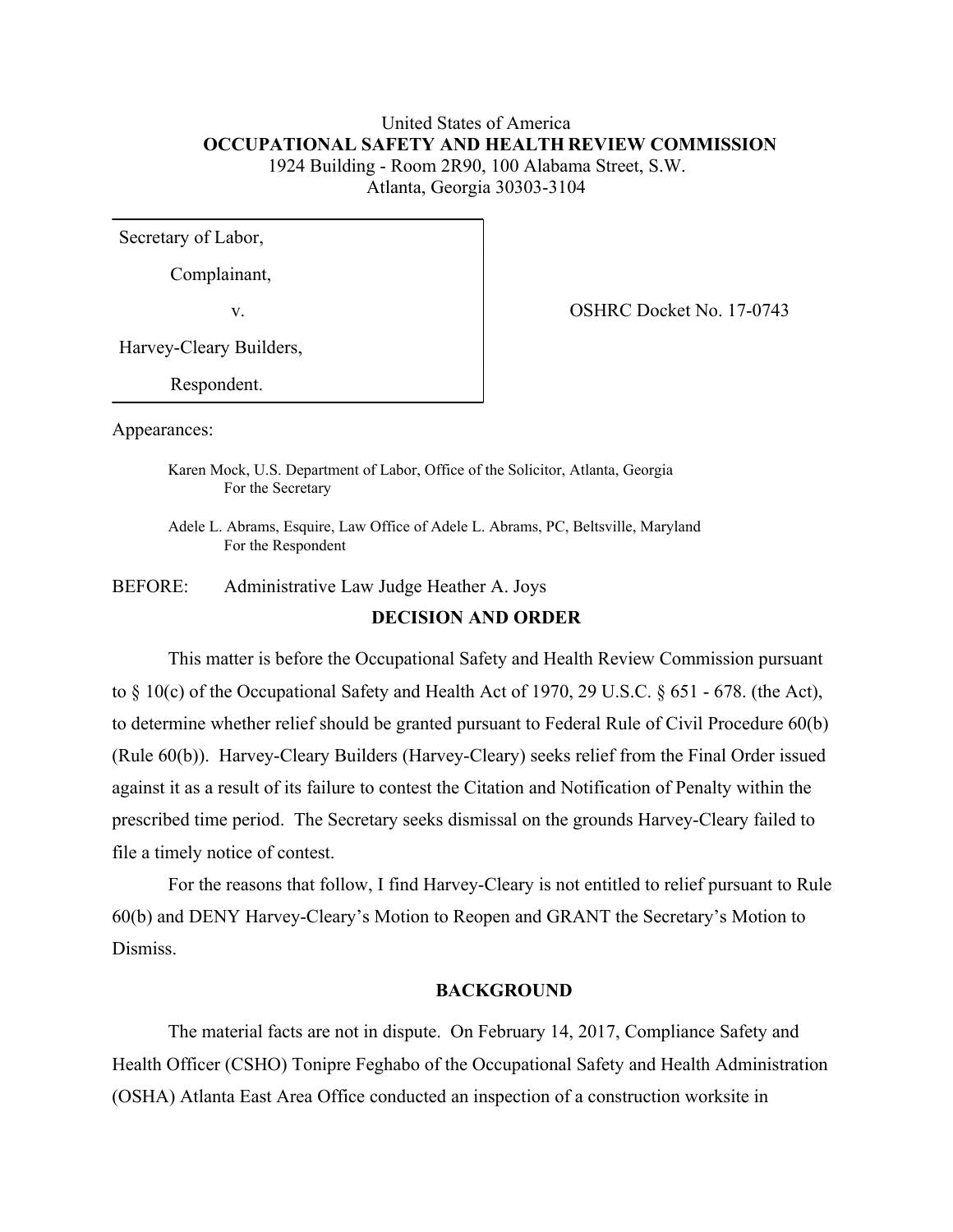Doraville, Georgia. Harvey-Cleary was the general contractor on the construction worksite. CSHO Feghabo initiated the inspection by speaking with Alan Essig, superintendent for Harvey-Cleary.

CSHO Feghabo presented Essig with a blank "Company Information Sheet" to complete. The form asked for information about the company, including address information. Specifically, the form had blanks titled "Main Office Address" and "Site Address." Essig completed both sections and signed the form. Under "Main Office Address" Essig wrote "6710A Rockledge Drive, Ste. 430, Bethesda, MD 20817."

Following the inspection, the Secretary issued Harvey-Cleary a citation alleging a single other than serious violation of 29 C.F.R. § 1910.1200(f)(5)(i). The Secretary mailed the citation to "Harvey-Cleary Builders" at the main office address in Maryland provided by Essig during the inspection. The Secretary sent the citation via certified mail. Harvey-Cleary received the citation at the Maryland office and it was signed for by a representative of the company on March 13, 2017.<sup>1</sup> A project assistant for Harvey-Cleary in the Maryland office sent the citation back to the superintendent (presumably Essig) at the worksite. It was not until the time period for contesting the citation had run that the citation came to the attention of Harvey-Cleary's corporate safety director.

Harvey-Cleary's corporate headquarters are located in Houston, Texas. The company has crews based in other states. The crew working at the Doraville construction project was based at the company's Maryland office to which the citations were mailed. Neither the Secretary nor Harvey-Cleary provided an explanation how the citation ultimately came to the attention of the corporate safety director, Scott Oliver, at the corporate headquarters.

Based upon the March 13, 2017, receipt date, the last day for Harvey-Cleary to contest the citation was April 3, 2017. Harvey-Cleary did not file a notice of contest by that date and the citation became a final order of the Commission by operation of law on April 4, 2017. Oliver became aware of the citation on April 7, 2017, and called the Atlanta East Area Office. Oliver and the Area Office Assistant Director (AAD) met the following Monday, April 10, 2017. The AAD informed Oliver the citation had become a final order and could not be amended by the Secretary. On April 19, 2017, Harvey-Cleary filed its *Motion to Reopen* with the Commission. That motion was received by the Commission on May 2, 2017, and docketed that same day. On

<sup>&</sup>lt;sup>1</sup> The signature and the printed name on the certified mail return receipt are illegible. Harvey-Cleary does not dispute the citation was signed for by its employee.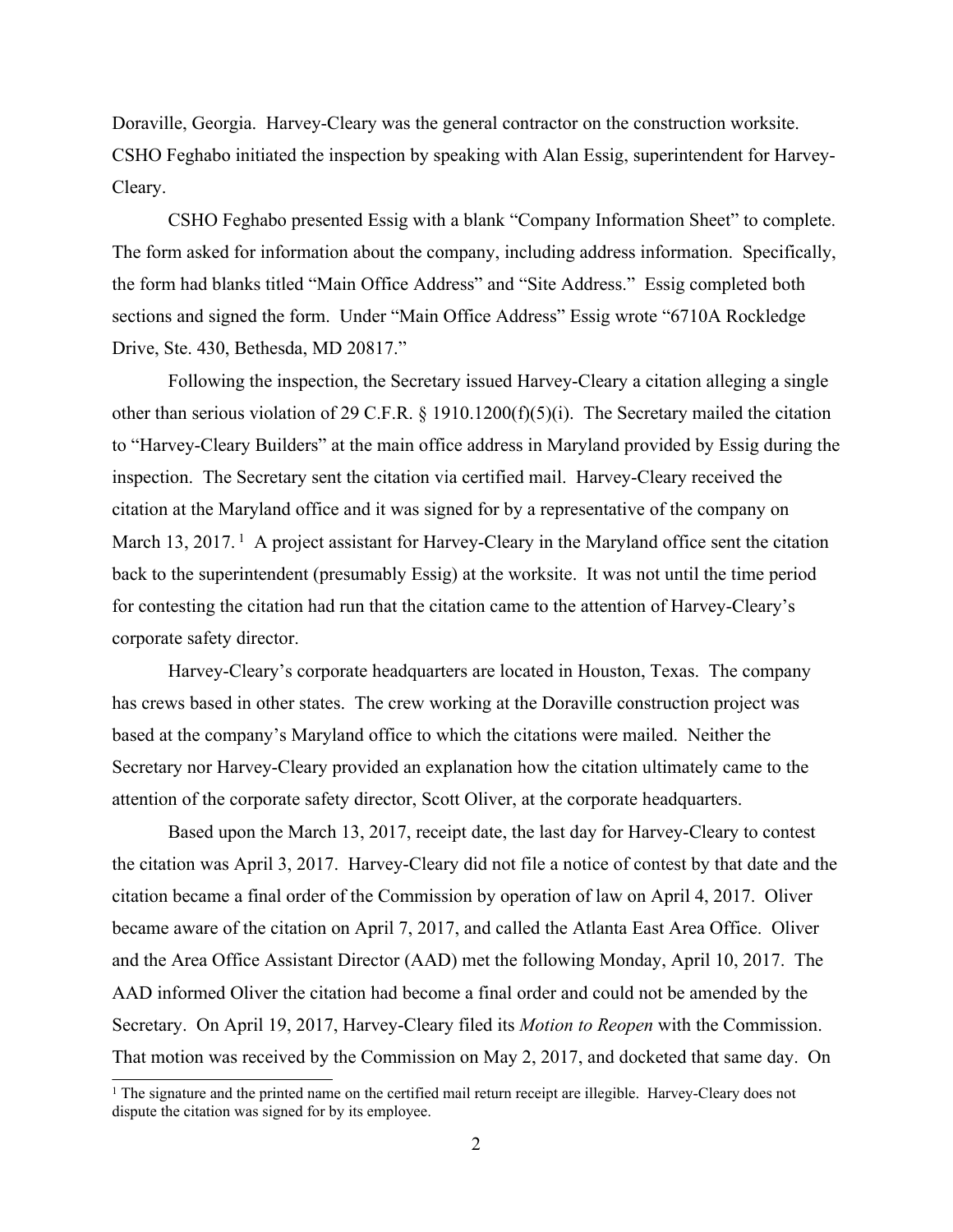June 23, 2017, the Secretary filed his response to the motion and a motion to dismiss. On June 30, 2017, Harvey-Cleary filed a response to the Secretary's motion to dismiss.<sup>2</sup> The matter is now ripe for resolution.

## **DISCUSSION**

Pursuant to the requirements of the Act, an employer is required to notify the Secretary of its intent to contest (notice of contest) a citation within 15 working days of receipt of the citation. Failure to timely file a notice of contest results in the citation becoming a final order of the Commission by operation of law. The record in this case reveals Harvey-Cleary did not file a notice of contest within the requisite 15-working day period set out in the Act.

## *Sufficiency of Service*

The parties dispute whether service of the citation on Harvey-Cleary's Maryland office constituted proper service under the Act. Although it refers only to the penalty, the Commission has consistently held § 10(a) of the Act governs service of citations. *B.J. Hughes, Inc*., 7 BNA OSHC 1471, 1474 n. 6 (No. 76-2165, 1979). It requires the Secretary to "notify the employer by certified mail of the penalty…" It provides no more specificity. In *B.J. Hughes*, the Commission addressed the Secretary's obligation under § 10(a), holding,

The test to be applied in determining whether service is proper is whether the service is reasonably calculated to provide an employer with knowledge of the citation and notification of proposed penalty and an opportunity to determine whether to abate or contest.

7 BNA OSHC at 1474. Applying this test, the Commission held service on an employee in charge of a local worksite valid. In so holding, the Commission reasoned

A company that maintains multiple worksites necessarily invests the persons in charge of those worksites with a certain degree of discretion and authority to conduct the company's business. As with other aspects of its business, it is reasonable to expect such an employer to implement internal procedures for dealing with OSHA citations.

*Id*. at 1475.

I find the Secretary's service of the citation on Harvey-Cleary's Maryland office address

<sup>2</sup> Harvey-Cleary takes issue with the timeliness of the Secretary's response to its original motion. Even if I were to strike the Secretary's response as untimely, I would still have to consider it on its merits as a motion to dismiss. Moreover, because the Commission procedural rules do not allow for filing of replies, I can only consider the arguments made in Harvey-Cleary's June 30, 2017, submission if I consider it a response to the Secretary's motion. In the interest of justice, I have considered all arguments made by both parties.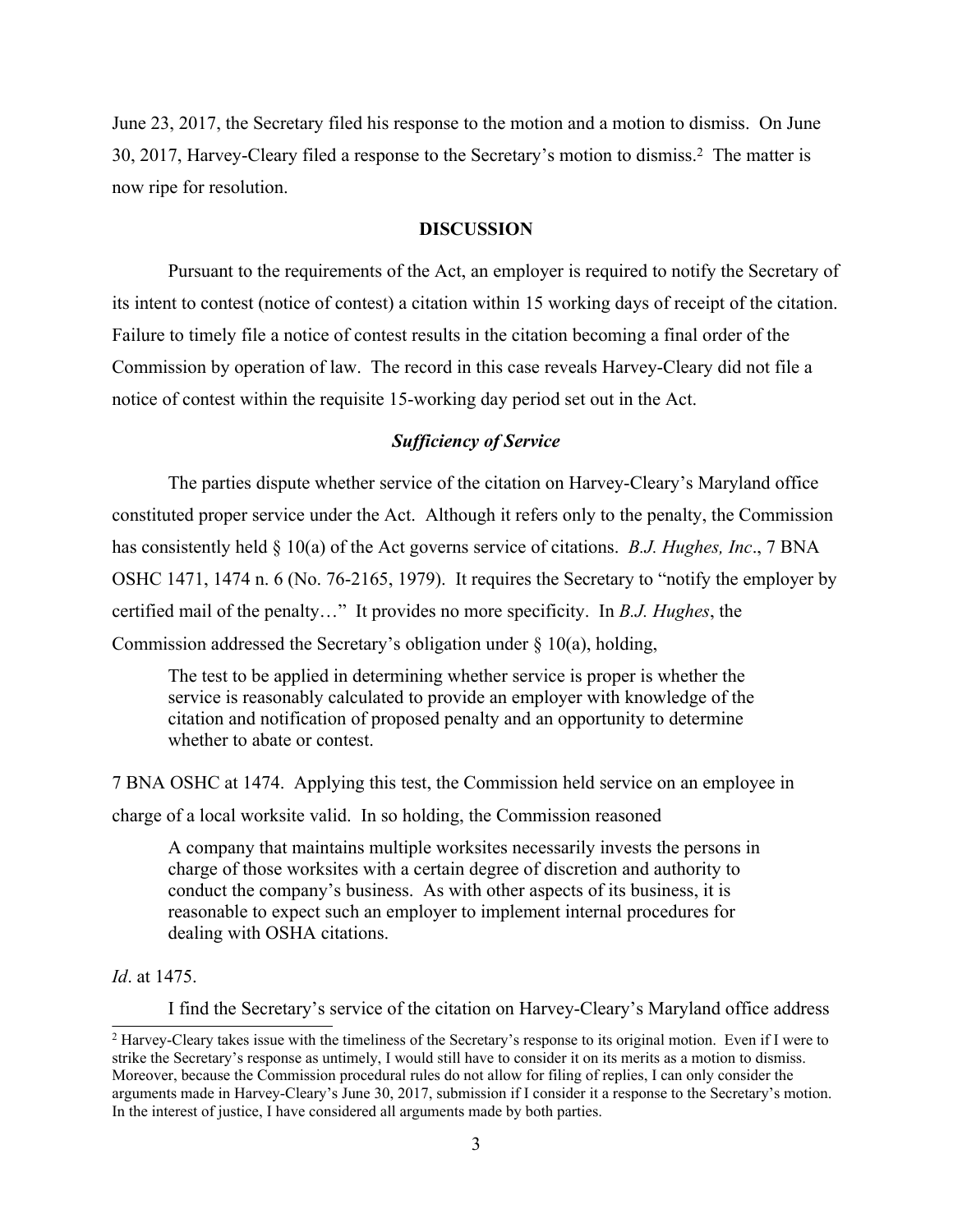meets the test set out in *B.J. Hughes.* The test is one of reasonableness. Harvey-Cleary's representative onsite provided the Maryland address as the company's "Main Office Address." It was reasonable for CSHO Feghabo to conclude sending the citation to the location provided as the company's main office would result in its delivery to the appropriate person within Harvey-Cleary's corporate hierarchy.

Harvey-Cleary provided no evidence the Secretary failed to follow his own, or any other required, procedures when determining where to serve the citations. Harvey-Cleary simply argues the Secretary did not do enough. It posits the Secretary has an additional obligation to inquire where the company wanted the citations mailed or to conduct an internet search for the company's corporate headquarters.<sup>3</sup> The Commission has not held the Secretary to such a standard. "[T]he Secretary's representative should not have to spend time ferreting out the complexities of a corporate hierarchy, but should be able to rely instead upon the ability of individuals at a local worksite to direct the citation to the appropriate officials." *Id.* at 1474.

In support of its contention the Secretary had an obligation to serve the citation on the company's corporate headquarters, Harvey-Cleary relies on the Third Circuit's holding in *Buckley & Co., v. Secretary of Labo*r, 507 F.2d 78 (3rd Cir. 1975), and the Sixth Circuit's holding in *Capital City Excavating v. Donovan*, 679 F.2d 105 (6th Cir. 1982). In *Buckley*, the Third Circuit interpreted § 10(a) of the Act to require the Secretary to serve notice on "an official having the authority to disburse funds to abate the violation, pay the penalty, or contest the citation or penalty notification" *Buckley*, 507 F.2d at 81. In *Capital City*, the Sixth Circuit, following *Buckley*, held service on a worksite was not sufficient because "notification to a corporate employer must be sent to corporate headquarters unless the employer has directed that it be sent to a different address." *Capital City*, 679 F.2d at 110 n. 4. In *B.J. Hughes*, the Commission explicitly rejected the Third Circuit's holding in *Buckley*. <sup>4</sup> The Commission is bound to follow an appellate court's decision only within the circuit in which the case arose. *Kenny Niles d/b/a Kenny Niles Construction and Trucking Co*., 17 BNA 1940, 1941 n.2 (No. 94-

<sup>3</sup> Harvey-Cleary contends "A simple check on the internet or business directories would have indicated that the Bethesda, Maryland office is not the corporate office of HCB." (Respondent's Reply at p. 6). Harvey-Cleary has provided no evidence supporting such an assertion.

<sup>4</sup> The Commission held

To the extent that the Third Circuit in *Buckley* did not subscribe to this rationale we respectfully decline to follow it. The Commission gives due deference to the views of the circuits, but unless reversed by the U.S. Supreme Court, the Commission is obligated to establish its own precedent in carrying out its adjudicatory functions under the Act.

*B.J. Hughes*, 7 BNA OSHC at 1474 (citations omitted).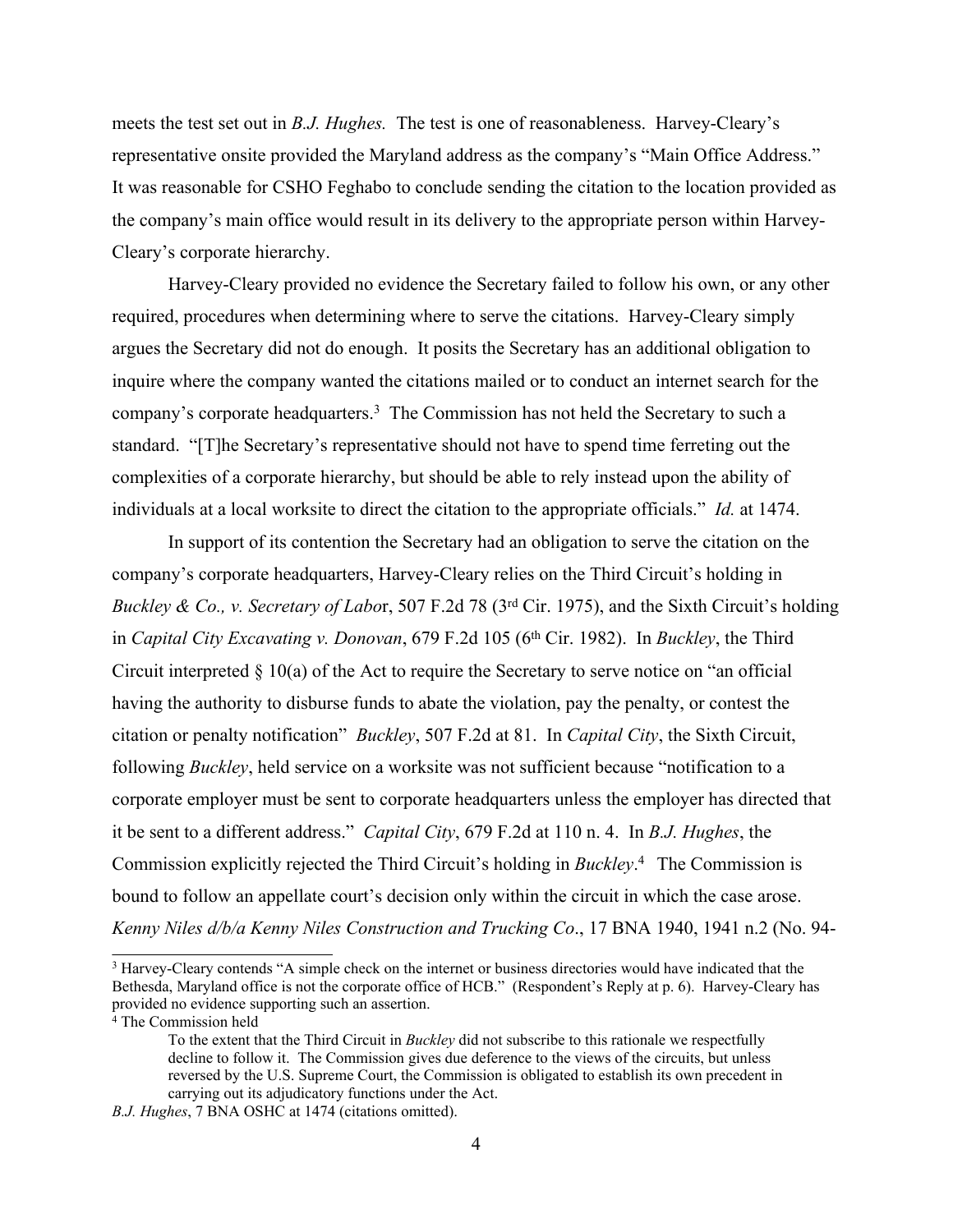1406, 1997); *see also North Landing Line Constr. Co.*, 19 BNA OSHC 1465, 1473 n. 8 (No. 96-0721, 2001) ("Where it is highly probable that a Commission decision would be appealed to a particular circuit, the Commission has generally applied that circuit's precedent in deciding a case, even though it may differ from the Commission's precedent"). Under § 11(a) and (b) of the Act, this matter is not appealable to either the Third or the Sixth Circuit. I am bound by the Commission precedent in *B.J. Hughes*.

In the instant case, CSHO Feghabo relied on Essig, Harvey-Cleary's employee in charge of the worksite, to provide information on where to send the citation. This was reasonable under the circumstances. The Secretary properly served the citations on Harvey-Cleary.

# *Rule 60(b) Relief*

An employer who has filed an untimely notice of contest may be granted relief under Rule 60(b) in certain circumstances. *George Harms Constr. Co. v. Chao*, 371 F.3d 156 (3d Cir. 2004). A late filing may be excused under Rule  $60(b)(1)$  if the final order was entered as a result of "mistake, inadvertence, surprise or excusable neglect." A late filing also may be excused under Rule 60(b)(3), if the late filing was caused by the Secretary's "deception or failure to follow proper procedures." *See Branciforte Builders*, *Inc.*, 9 BNA OSHC 2113, 2116-17 (No. 80- 1920, 1981); *Keppel'sInc.*, 7 BNA OSHC 1442, 1443-44 (No. 77-3020, 1979). In addition, a late filing may be excused under Rule 60(b)(6), for any other reason that justifies relief, such as when "absence, illness, or a similar disability prevent[s] a party from acting to protect its interests." *Branciforte Builders*, 9 BNA OSHC 2113, 2116-17 (No. 80-1920, 1981). The moving party has the burden of proving it is entitled to relief under Rule 60(b).

Harvey-Cleary seeks relief under Rule  $60(b)(1)$ , arguing its failure to timely file its notice of contest was the result of excusable neglect. The determination of excusable neglect pursuant to Rule 60(b)(1) is an equitable one, taking into account of all relevant circumstances surrounding Respondent's failure to file a timely notice of contest, including the danger of prejudice to the Secretary, the length of delay and its potential impact on the judicial proceedings, the reason for the delay and whether Respondent acted in good faith. *Pioneer Investment Servs. v. Brunswick Assoc.,* 507 U.S. 380, 395 (1993); *Secretary of Labor v. Craig Mechanical, Inc.,* 16 BNA OSHC 1763 (No. 92-0372, 1994); *Merritt Electric Company,* 9 BNA OSHC 2088 (No. 77-3772, 1981); *Henry C. Beck Co.,* 8 BNA OSHC 1395 (No. 11864, 1980).

5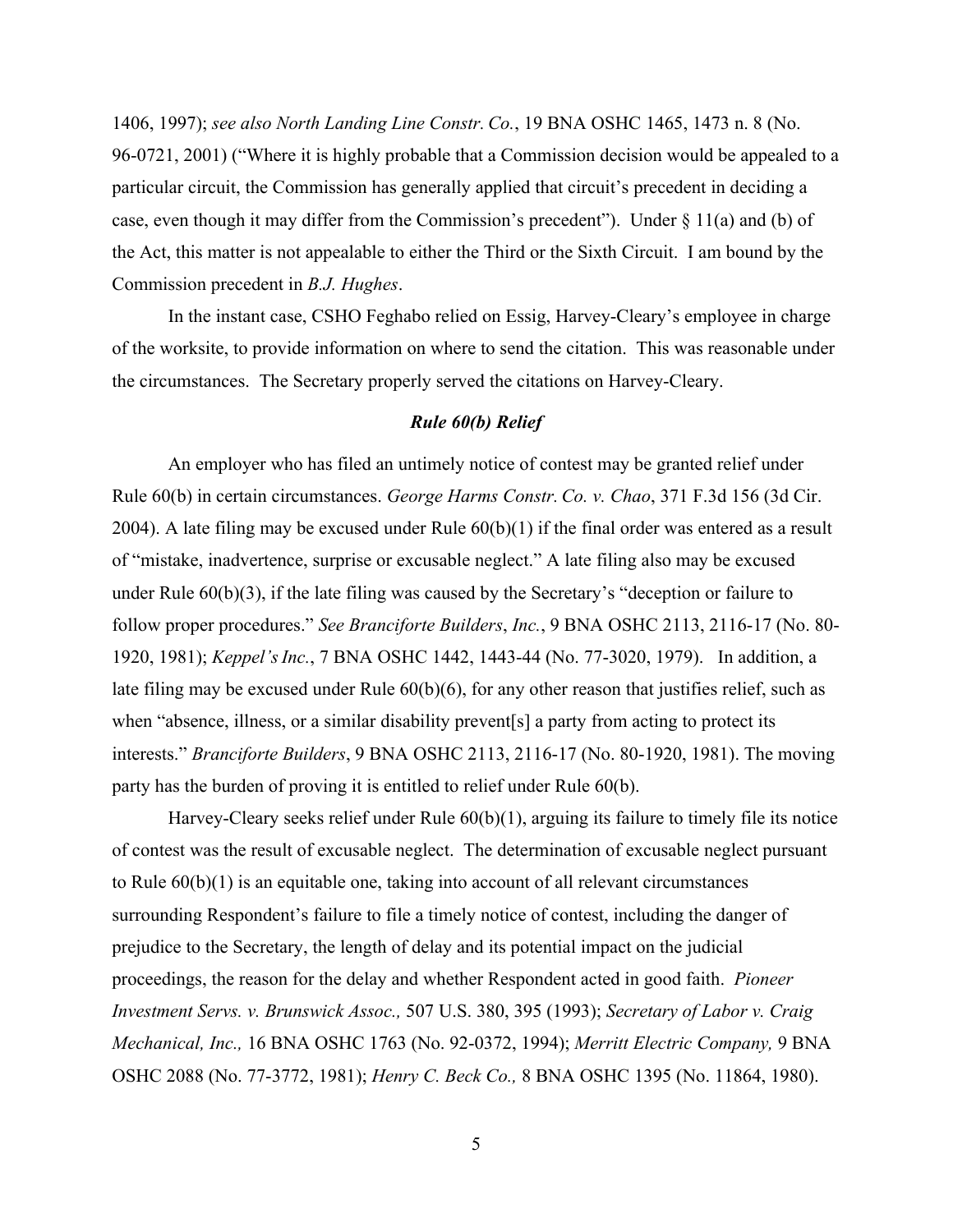However, neither a lack of prejudice to the Secretary nor good faith on the part of Respondent in attempting to comply with the statutory filing requirement alone will excuse a late filing. *Fitchburg Foundry Inc.,* 7 BNA OSHC 1516 (Nos.77-520 & 76-1073, 1979). The Commission has held that whether the reason for the delay was within the control of the Respondent is a "key factor" in determining the presence of "excusable neglect." *A. W. Ross, Inc.,* 19 BNA OSHC 1147 (No. 99-0945, 2000).

Where, as here, a party is partly to blame for the delayed filing, the party's neglect must be excusable. *See Pioneer Investment Serv.,* 507 U.S. at 393*.* The Commission requires an employer to exercise due diligence before it will find excusable neglect. *Keefe Earth Boring Company, Inc.,* 14 BNA OSHC 2187, 2192 (No. 88-2521, 1991); *Craig Mechanical,* 16 BNA OSHC at 1763. Based upon the record as a whole, I find the delayed filing was within the control of Harvey-Cleary and could have been avoided if Harvey-Cleary had exercised reasonable diligence.

Upon receipt of the citation, an unnamed project assistant in Harvey-Cleary's Maryland "satellite" office emailed the citation to the project manager, presumably Essig. Despite having the Maryland office address on the citation, Harvey-Cleary contends the project manager "did not realize that the original citation had not been sent to the corporate office by OSHA or the project assistant. (Exh. A ¶ 8 to Respondent's Motion to Reopen, Affidavit of Kevin Rogge). As a result, it did not come to the attention of Oliver until the time to contest had passed. Harvey- Cleary provided no explanation why no one in the Maryland office forwarded the citation to the corporate headquarters or to Oliver. In the absence of any such explanation or evidence, I conclude the project assistant and Essig were simply negligent.

Harvey-Cleary contends it had procedures in place for the handling of OSHA citations. Employees at worksites are to request the citations be sent to the corporate office in Houston, Texas, where they are forwarded to the corporate safety director. (Exh. A ¶ 6 to Respondent's Motion to Reopen, Affidavit of Kevin Rogge). Essig did not follow this procedure. Harvey-Cleary provides no explanation for Essig's failure to follow this "policy and practice," suggesting the fault lies with the Secretary. As previously discussed, this attempt at shifting blame is unavailing.

Even if Harvey-Cleary had procedures in place to handle citations received at the corporate headquarters, it failed to establish it had procedures for handling citations received at

6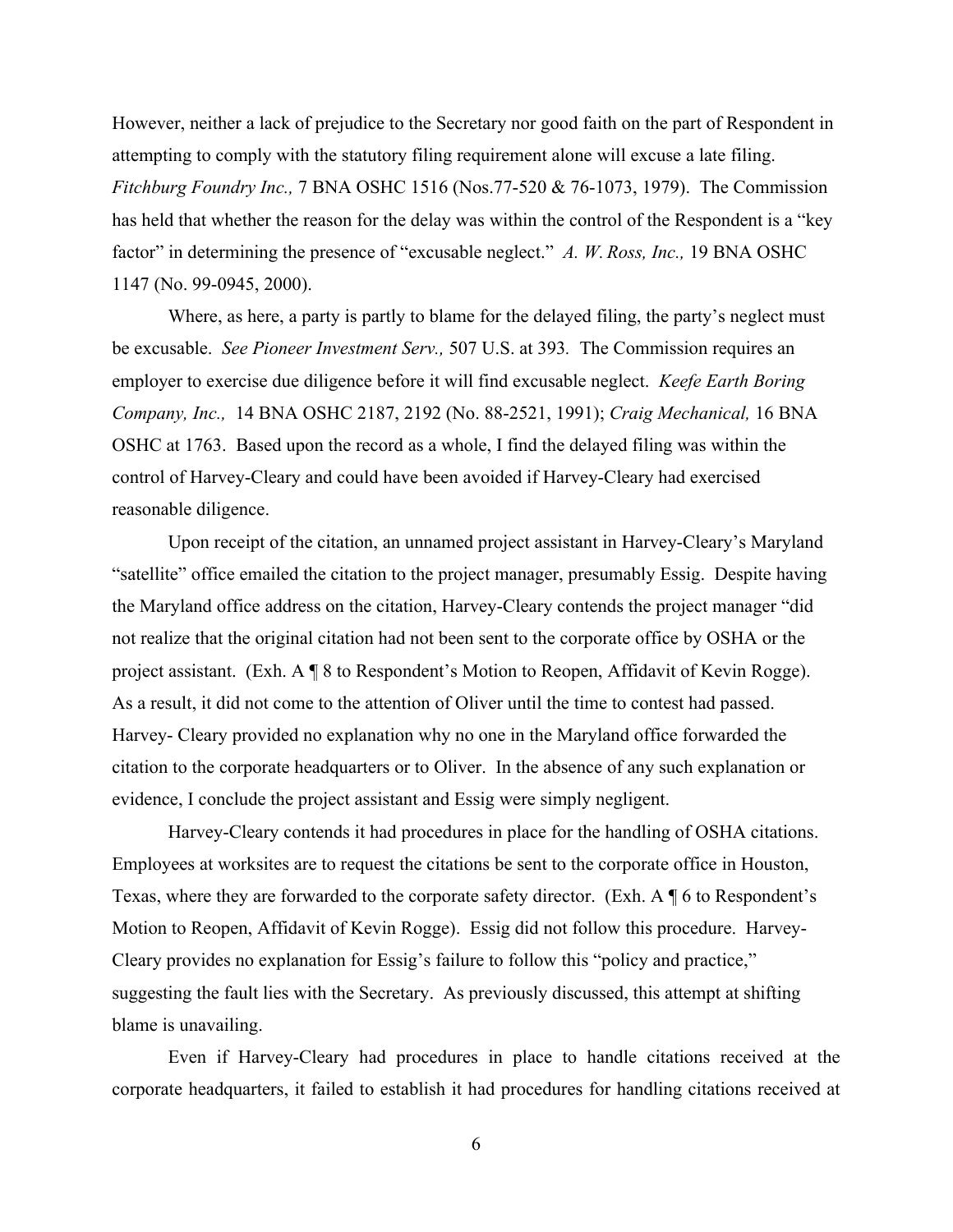other offices. The Commission has long held employers are responsible for maintaining "orderly procedures for handling important business documents." *CSX Transportation*, 19 BNA OSHC 1916, 1919 (No. 01-0608, 2002). Harvey-Cleary has offices and worksites in multiple states. It presented no evidence it had procedures should important, time-sensitive documents be sent to offices other than the corporate headquarters. The Commission has consistently denied Rule 60(b) relief under such circumstances. *Id*.

Harvey-Cleary acted expeditiously once the corporate safety director learned of the citation. Upon being notified the time to contest had passed, however, Harvey-Cleary waited an additional nine days to file its request for relief with the Commission. To the extent Harvey-Cleary made some good faith efforts to comply, I do not find these sufficient to excuse its late filing.

Finally, I have considered the lack of evidence of prejudice to the Secretary. The Secretary's assertions of prejudice are not well supported or persuasive. Lack of prejudice alone cannot overcome a failure to meet the jurisdictional requirements of the Act. Harvey-Cleary's showing of only simple negligence is insufficient to satisfy its burden to establish entitlement to relief.

### **FINDINGS OF FACT AND CONCLUSIONS OF LAW**

The foregoing decision constitutes the findings of fact and conclusion of law in accordance with Rule 52(a) of the Federal Rules of Civil Procedure.

### **ORDER**

Based upon the foregoing decision, it is **HEREBY ORDERED** that the Respondent's Motion to Reopen is **DENIED** and the Secretary's Motion to Dismiss Respondent's Late Notice of Contest is **GRANTED.**

It is further **ORDERED** that the notice of contest filed in this case is **DISMISSED** and the Citation and Notification of Penalty is **AFFIRMED** in all respects.

.